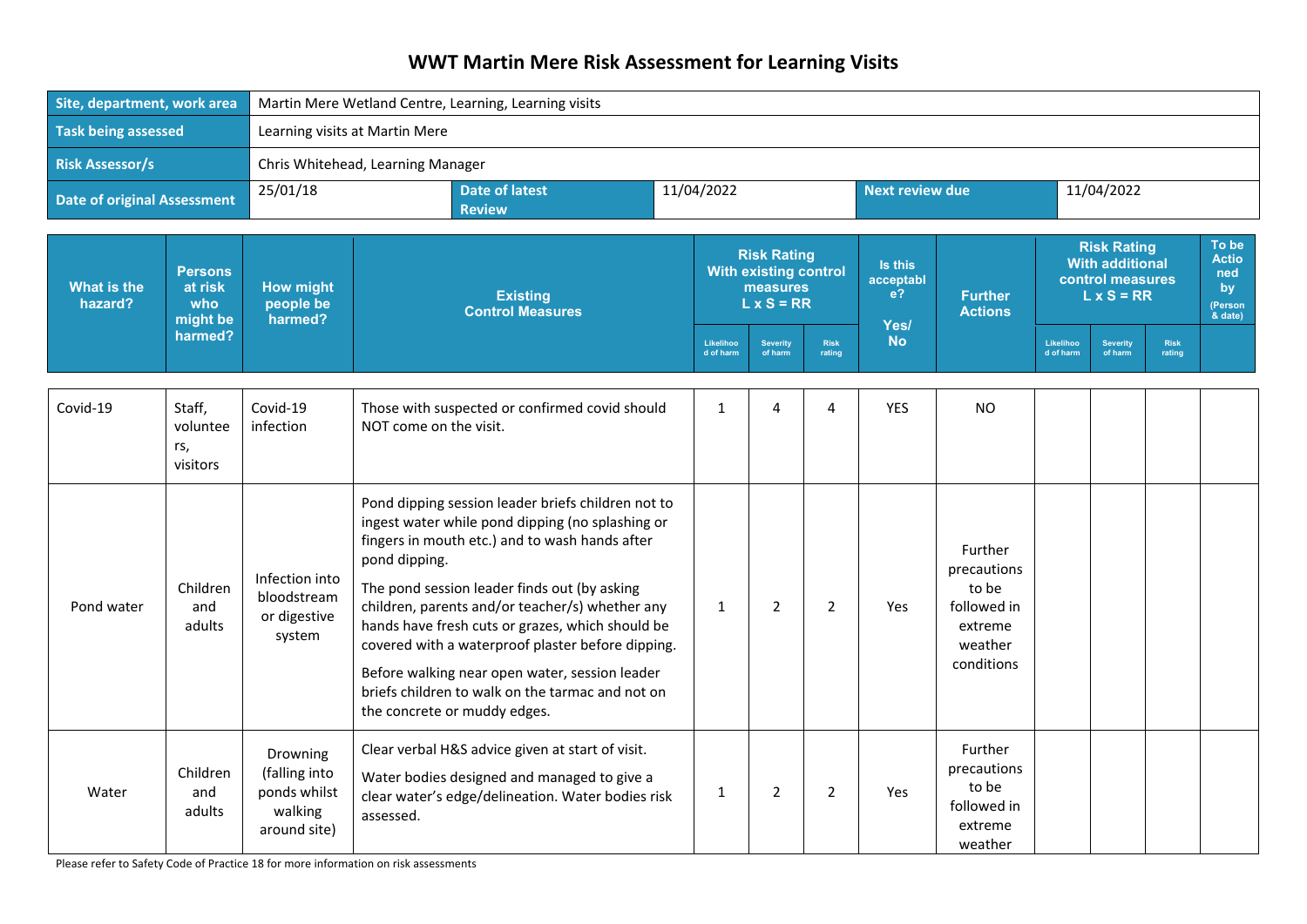|                            |                           | Hypothermia<br>Cold water<br>shock<br>Secondary<br>drowning<br>(water<br>inhalation)<br>Zoonosis | Wearing of suitable footwear by all.<br>Duty First Aider appointed each day<br>Schools are not permitted to undertake the canoe<br>safari due to supervision ratios.                                                                                                                                                                                                                                                      |                |              |                |     | conditions                                                                                                       |  |  |
|----------------------------|---------------------------|--------------------------------------------------------------------------------------------------|---------------------------------------------------------------------------------------------------------------------------------------------------------------------------------------------------------------------------------------------------------------------------------------------------------------------------------------------------------------------------------------------------------------------------|----------------|--------------|----------------|-----|------------------------------------------------------------------------------------------------------------------|--|--|
| Slips, trips and<br>falls  | Children<br>and<br>adults | Cuts, grazes,<br>broken limbs,<br>teeth.                                                         | The teacher briefs the children, using the<br>information we have sent them before the visit,<br>about hazards and safety rules.<br>WWT staff and volunteers reinforce these during<br>the visit (walk carefully, stay on paths, be polite to<br>each other and other visitors, don't climb things,<br>be kind to birds).<br>Session leader explains about trip hazards, eg. logs<br>and stumps in the wood.              | $\mathbf{1}$   | 1            | $\overline{2}$ | Yes | Education<br>staff<br>regularly<br>check the<br>Plum Wood,<br>Small Wood<br>and the<br>roundhouse<br>village for |  |  |
| Soil, logs,<br>leaves etc. | Children<br>and<br>adults | Infection into<br>bloodstream<br>or digestive<br>system                                          | Session leader briefs the children, teachers and<br>other adults not to let children put berries,<br>mushrooms, leaves, twigs, feathers, fingers etc.<br>into their mouths whilst outdoors.<br>Session leader explains about the need to wash<br>hands after the session/before eating, as<br>appropriate, and shows the teacher where the<br>hand-washing facilities are.                                                | $\overline{2}$ | $\mathbf{1}$ | $\overline{2}$ | Yes | trip hazards,<br>scattered log<br>plies etc.<br>and take<br>appropriate<br>action to<br>make the<br>areas safe.  |  |  |
| <b>Birds</b>               | Children<br>and<br>adults | Infection into<br>digestive<br>system<br>Injury from<br>pecking                                  | The session leader (guided sessions) or the teacher<br>(self-guided time) briefs the children and<br>accompanying adults about how to feed birds from<br>the hand safely. They tell them that some birds are<br>behind double fences for safety reasons so<br>children should not reach over. They should wash<br>their hands as soon as possible after they have<br>finished feeding birds and especially before eating. | $\mathbf{1}$   | 3            | 3              | Yes |                                                                                                                  |  |  |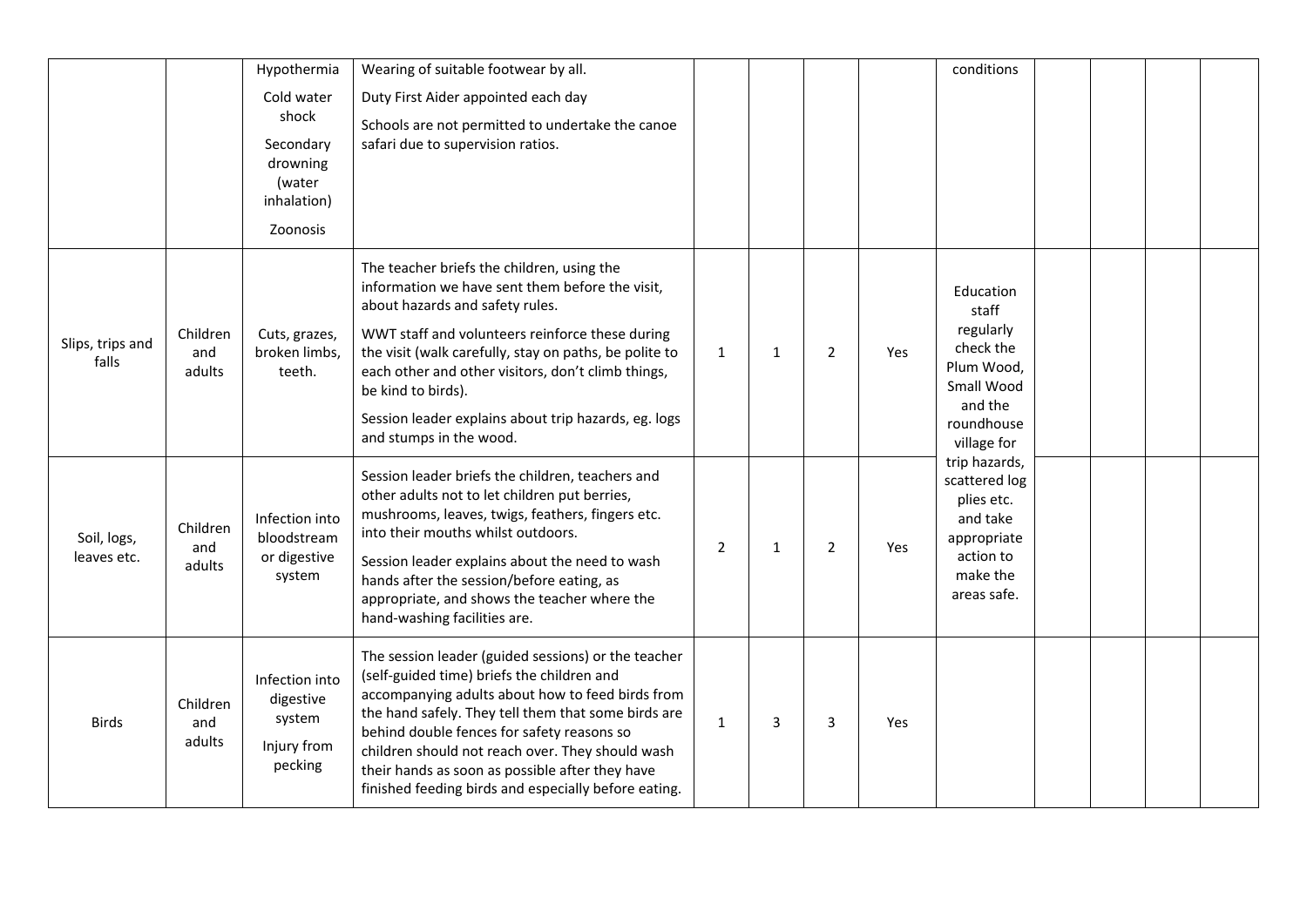| Equipment, eg.<br>pond nets,<br>head bands,<br>magnifiers,<br>dressing-up<br>props, trays,<br>binoculars. | Children                  | Minor bumps<br>and cuts, wet<br>clothes,<br>splashing.                                                                                                                                         | Session leader explains the correct and safe use of<br>all equipment at start of session.                                                                                                                                                                                                                  | $\overline{2}$ | $\mathbf{1}$ | $\overline{2}$ | Yes |  |  |  |
|-----------------------------------------------------------------------------------------------------------|---------------------------|------------------------------------------------------------------------------------------------------------------------------------------------------------------------------------------------|------------------------------------------------------------------------------------------------------------------------------------------------------------------------------------------------------------------------------------------------------------------------------------------------------------|----------------|--------------|----------------|-----|--|--|--|
| Furniture                                                                                                 | Children                  | <b>Bruises and</b><br>grazes from<br>collisions with<br>tables,<br>benches.                                                                                                                    | A behaviour code of conduct is given to the<br>teacher before arrival at the centre, which makes it<br>clear that he teacher is responsible for the<br>children's behaviour.<br>Site staff undertake checks on furniture at regular<br>intervals, to make sure it us fit for purpose.                      | $\overline{2}$ | $\mathbf{1}$ | $\overline{2}$ | Yes |  |  |  |
| Wild areas such<br>as Wild Walk<br>and reed-bed<br>walk.                                                  | Children<br>and<br>adults | Injury from<br>slipping on<br>muddy<br>surfaces,<br>stings from<br>plants or<br>insects,<br>ingestion of<br>plants, impact<br>injuries from<br>outdoor<br>furniture,<br>falling off<br>stiles. | Session leaders explain to teachers the potential<br>hazards in Wild Walk and other areas.<br>Session leaders explain to children not to eat<br>leaves or berries.<br>Session leader explains about nettles.<br>Session leader explains to teachers about the stiles<br>and mobile furniture in Wild Walk. | $\mathbf{1}$   | 3            | 3              | Yes |  |  |  |
| Weather<br>conditions                                                                                     | Children<br>and<br>adults | Sunburn,<br>heat-stroke or<br>hypothermia<br>from<br>becoming hot,<br>wet or cold.                                                                                                             | Session leaders offer shelter to teachers or provide<br>alternative locations for activities.<br>Information is sent to teachers to pass on to<br>parents prior to the visit, with guidance as to<br>suitable outdoor clothing and footwear.                                                               | $\mathbf{1}$   | 3            | 3              | Yes |  |  |  |
| Arriving and<br>departing at<br>coach park                                                                | Children<br>and<br>adults | Collision with<br>coach or other<br>vehicle                                                                                                                                                    | Education staff ensure that coaches park safely<br>(front to fence) on arrival.<br>Education staff supervise arrival and departure of                                                                                                                                                                      | $\mathbf{1}$   | 4            | 4              | Yes |  |  |  |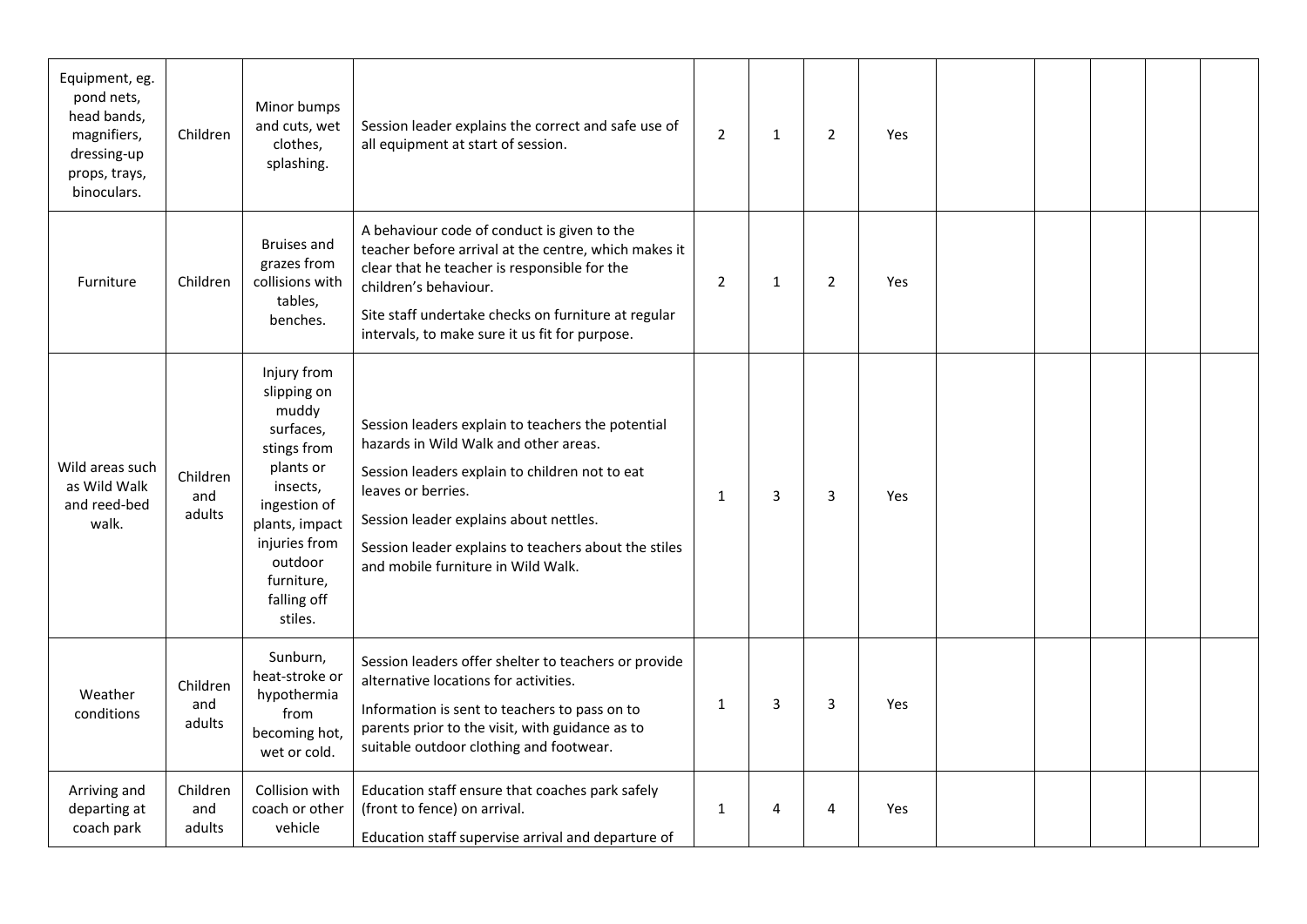|                          |                                         |                                                                                                                                                                                                   | children.                                                                                                                                                                                                                                                                                                                                                                                                                                                                   |              |   |   |     |  |  |  |
|--------------------------|-----------------------------------------|---------------------------------------------------------------------------------------------------------------------------------------------------------------------------------------------------|-----------------------------------------------------------------------------------------------------------------------------------------------------------------------------------------------------------------------------------------------------------------------------------------------------------------------------------------------------------------------------------------------------------------------------------------------------------------------------|--------------|---|---|-----|--|--|--|
| Play area                | Children<br>and<br>adults               | Falling from or<br>colliding with<br>play<br>structures or<br>sharp objects<br>in the ground.                                                                                                     | The play area has been installed by Timberplay. It<br>is inspected by a competent inspector as per<br>British standards.<br>Martin Mere staff carry out a daily safety<br>inspection.<br>There are signs at both entrances asking teachers<br>and parents etc. to supervise their children at all<br>times.                                                                                                                                                                 | $\mathbf{1}$ | 4 | 4 | Yes |  |  |  |
| Visits by SEND<br>groups | Children<br>and<br>adults               | Adverse<br>reactions to<br>unpredictable<br>behaviour or<br>actions by<br>members of<br>the group.<br>Onset of<br>medical<br>conditions or<br>adverse<br>reactions to<br>physical<br>impairments. | Group leaders are asked to provide us with<br>information about any issues which might affect<br>themselves or others during their visit. Education<br>staff are briefed before the visit as to the possible<br>implications of these issues.                                                                                                                                                                                                                               | 1            | 3 | 3 | Yes |  |  |  |
| Strangers                | Children<br>or<br>vulnerabl<br>e adults | Abduction or<br>aggressive<br>behaviour.                                                                                                                                                          | Teachers are reminded at appropriate times such<br>as toilet visits that there are members of the public<br>on site.<br>The terms and conditions which teachers sign<br>before their visit state that teachers are<br>responsible for the health and safety of the<br>children in their charge. Schools are responsible for<br>providing appropriate child: adult ratios at all times.<br>Staff and volunteers should be vigilant and alert to<br>any suspicious behaviour. | $\mathbf{1}$ | 4 | 4 | Yes |  |  |  |